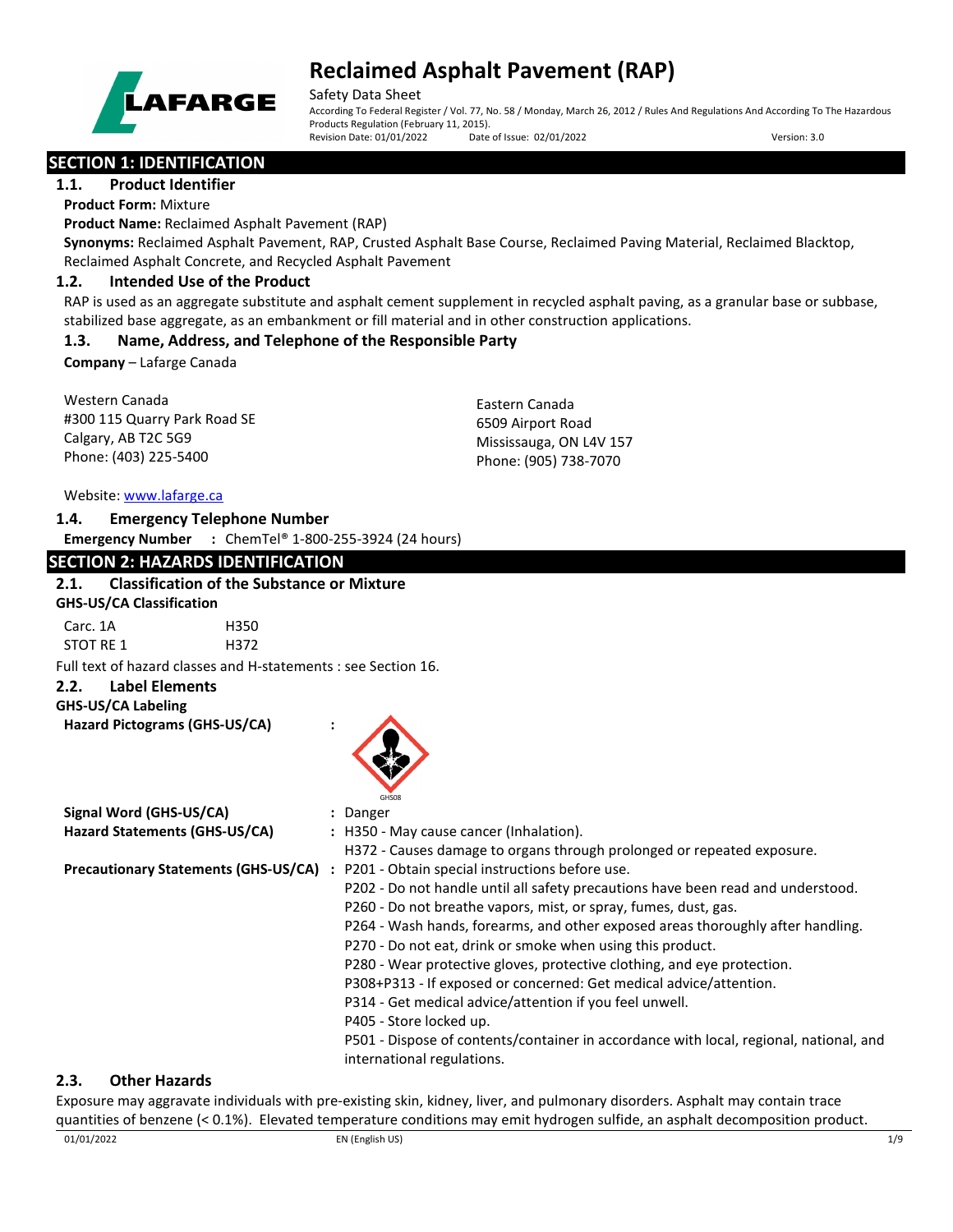Safety Data Sheet

According To Federal Register / Vol. 77, No. 58 / Monday, March 26, 2012 / Rules And Regulations And According To The Hazardous Products Regulation (February 11, 2015).

Repeated or prolonged exposure to respirable (airborne) crystalline silica dust will cause lung damage in the form of silicosis. Symptoms will include progressively more difficult breathing, cough, fever, and weight loss.

# **2.4. Unknown Acute Toxicity (GHS-US/CA)**

No data available

## **SECTION 3: COMPOSITION/INFORMATION ON INGREDIENTS**

#### **3.2. Mixture**

| <b>Name</b> | <b>Product Identifier</b> | % *       | <b>GHS Ingredient Classification</b> |
|-------------|---------------------------|-----------|--------------------------------------|
| Limestone   | (CAS-No.) 1317-65-3       | $90 - 95$ | Not classified                       |
| Asphalt     | (CAS-No.) 8052-42-4       | < 10      | Carc. 2, H351                        |
| Quartz      | (CAS-No.) 14808-60-7      | >1        | Carc. 1A, H350                       |
|             |                           |           | STOT SE 3, H335                      |
|             |                           |           | <b>STOT RE 1, H372</b>               |

Full text of H-phrases: see Section 16.

\*Percentages are listed in weight by weight percentage (w/w%) for liquid and solid ingredients. Gas ingredients are listed in volume by volume percentage (v/v%).

## **SECTION 4: FIRST AID MEASURES**

## **4.1. Description of First-aid Measures**

**General:** Never give anything by mouth to an unconscious person. If you feel unwell, seek medical advice (show the label where possible).

**Inhalation:** When symptoms occur: go into open air and ventilate suspected area. Obtain medical attention if breathing difficulty persists.

**Skin Contact:** Remove contaminated clothing. Drench affected area with water for at least 15 minutes. Obtain medical attention if irritation develops or persists.

**Eye Contact:** Rinse cautiously with water for at least 15 minutes. Remove contact lenses, if present and easy to do. Continue rinsing. Obtain medical attention.

**Ingestion:** Rinse mouth. Do NOT induce vomiting. Obtain medical attention.

## **4.2. Most Important Symptoms and Effects Both Acute and Delayed**

**General:** Dust particles may irritate the skin, eyes and respiratory tract. Dust particles may cause itching, rash, redness and swelling to the skin and eyes. Causes damage to organs (lung/respiratory system) through prolonged or repeated exposure (Inhalation). May cause cancer by inhalation.

**Inhalation:** Some studies show that exposure to respirable crystalline silica (without silicosis) or that the disease silicosis may be associated with the increased incidence of several autoimmune disorders such as scleroderma (thickening of the skin), systemic lupus erythematosus, rheumatoid arthritis and diseases affecting the kidneys. Silicosis increases the risk of tuberculosis. Some studies show an increased incidence of chronic kidney disease and end-stage renal disease in workers exposed to respirable crystalline silica.

**Skin Contact:** Skin contact with large amounts of dust may cause mechanical irritation.

**Eye Contact:** Eye contact with dust may cause mechanical irritation.

**Ingestion:** Ingestion may cause adverse effects.

**Chronic Symptoms:** Long term exposure to respirable crystalline silica results in a significant risk of developing silicosis and other non-malignant respiratory disease, lung cancer, kidney effects, and immune system effects.

## **4.3. Indication of Any Immediate Medical Attention and Special Treatment Needed**

If exposed or concerned, get medical advice and attention. If medical advice is needed, have product container, label, or SDS at hand.

## **SECTION 5: FIRE-FIGHTING MEASURES**

## **5.1. Extinguishing Media**

**Suitable Extinguishing Media:** Water spray, dry chemical, foam, carbon dioxide.

**Unsuitable Extinguishing Media:** Do not use a heavy water stream. Use of heavy stream of water may spread fire.

## **5.2. Special Hazards Arising From the Substance or Mixture**

**Fire Hazard:** Not considered flammable but may burn at high temperatures.

**Explosion Hazard:** Product is not explosive.

**Reactivity:** Hazardous reactions will not occur under normal conditions.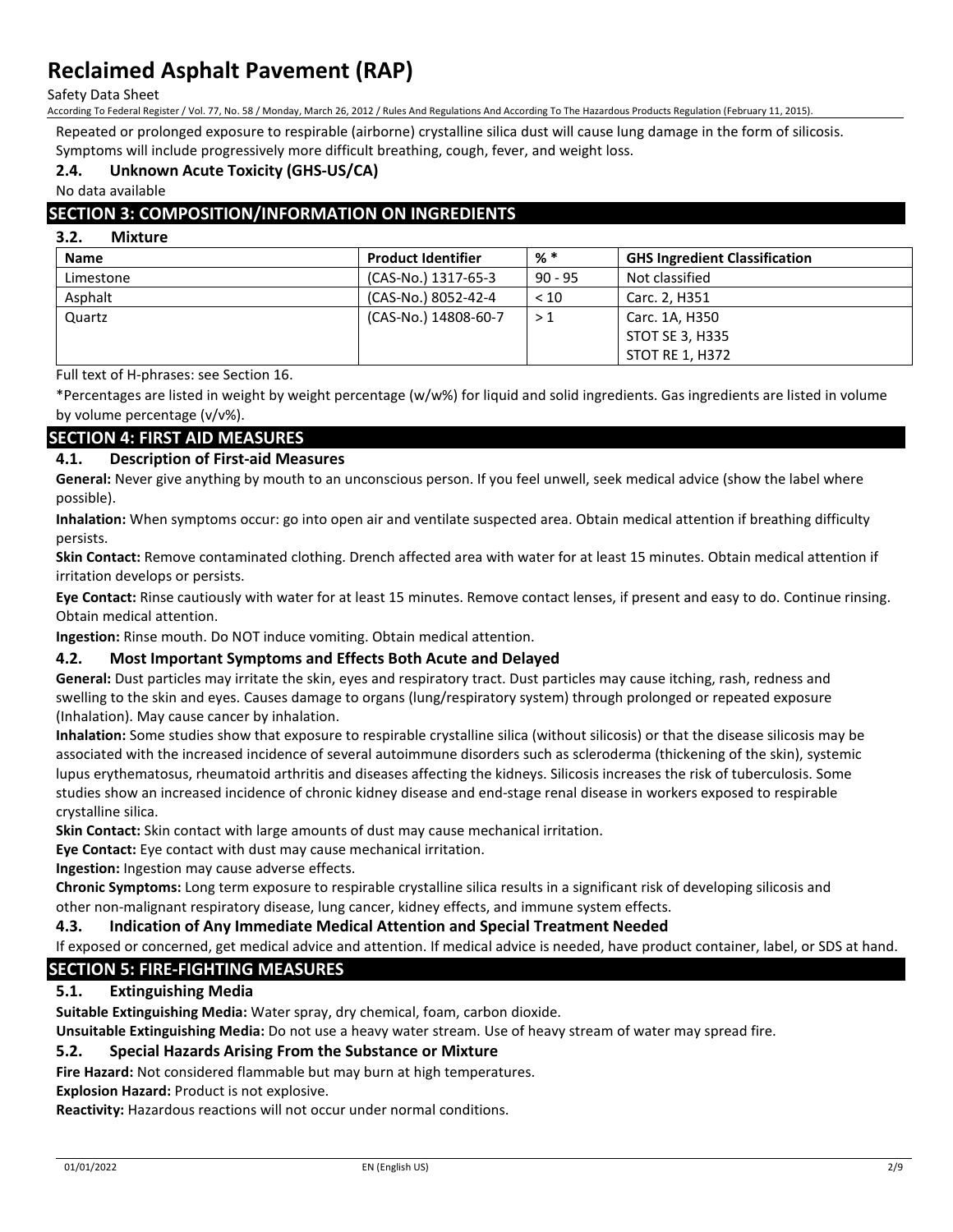Safety Data Sheet

According To Federal Register / Vol. 77, No. 58 / Monday, March 26, 2012 / Rules And Regulations And According To The Hazardous Products Regulation (February 11, 2015).

## **5.3. Advice for Firefighters**

**Precautionary Measures Fire:** Exercise caution when fighting any chemical fire.

**Firefighting Instructions:** Use water spray or fog for cooling exposed containers.

**Protection During Firefighting:** Do not enter fire area without proper protective equipment, including respiratory protection.

**Hazardous Combustion Products**: Carbon dioxide, carbon monoxide, smoke, fumes, unburned hydrocarbons and oxides of sulfur and/or nitrogen. Hydrogen sulfide and other sulfur-containing gases can evolve from this product at elevated temperatures.

#### **Reference to Other Sections**

Refer to Section 9 for flammability properties.

## **SECTION 6: ACCIDENTAL RELEASE MEASURES**

## **6.1. Personal Precautions, Protective Equipment and Emergency Procedures**

**General Measures:** Do not breathe vapors, mist, or spray, fumes, dust, gas. Do not get in eyes, on skin, or on clothing. Do not handle until all safety precautions have been read and understood.

#### **6.1.1. For Non-Emergency Personnel**

**Protective Equipment:** Use appropriate personal protective equipment (PPE).

**Emergency Procedures:** Evacuate unnecessary personnel.

## **6.1.2. For Emergency Personnel**

**Protective Equipment:** Equip cleanup crew with proper protection.

**Emergency Procedures:** Upon arrival at the scene, a first responder is expected to recognize the presence of dangerous goods, protect oneself and the public, secure the area, and call for the assistance of trained personnel as soon as conditions permit. Ventilate area.

## **6.2. Environmental Precautions**

Avoid release to the environment.

## **6.3. Methods and Materials for Containment and Cleaning Up**

**For Containment:** Contain solid spills with appropriate barriers and prevent migration and entry into sewers or streams.

**Methods for Cleaning Up:** Clean up spills immediately and dispose of waste safely. Transfer spilled material to a suitable container for disposal. Contact competent authorities after a spill. Spills should be cleaned up immediately and placed in approved containers. For small molten spills, allow product to cool and remove as a solid. Use cautious judgement when cleaning up large molten spills. Wear personal protective equipment as appropriate, shut off source of leak if safe to do so, dike and contain molten material, and collect in approved containers for disposal in accordance with federal, state, and local regulations.

## **6.4. Reference to Other Sections**

See Section 8 for exposure controls and personal protection and Section 13 for disposal considerations.

# **SECTION 7: HANDLING AND STORAGE**

## **7.1. Precautions for Safe Handling**

**Additional Hazards When Processed:** Cutting, crushing, sanding or grinding of crystalline silica-bearing materials will release respirable crystalline silica. Use all appropriate measures of dust control or suppression, and Personal Protective Equipment (PPE) described in Section 8 below. Heavy material - proper lifting methods or equipment.

**Precautions for Safe Handling:** Wash hands and other exposed areas with mild soap and water before eating, drinking or smoking and when leaving work. Obtain special instructions before use. Do not handle until all safety precautions have been read and understood. Do not breathe dust. Avoid contact with eyes, skin and clothing.

**Hygiene Measures:** Handle in accordance with good industrial hygiene and safety procedures.

## **7.2. Conditions for Safe Storage, Including Any Incompatibilities**

**Technical Measures:** Comply with applicable regulations.

**Storage Conditions:** Keep container closed when not in use. Store in a dry, cool place. Store away from incompatible materials. **Incompatible Materials:** Strong acids, strong bases, strong oxidizers. Nitrates. Chlorates. Peroxides. When molten: water.

## **7.3. Specific End Use(s)**

RAP is used as an aggregate substitute and asphalt cement supplement in recycled asphalt paving, as a granular base or subbase, stabilized base aggregate, as an embankment or fill material and in other construction applications.

## **SECTION 8: EXPOSURE CONTROLS/PERSONAL PROTECTION**

## **8.1. Control Parameters**

For substances listed in Section 3 that are not listed here, there are no established Exposure limits from the manufacturer, supplier, importer, or the appropriate advisory agency including: ACGIH (TLV), AIHA (WEEL), NIOSH (REL), OSHA (PEL), Canadian provincial governments, or the Mexican government.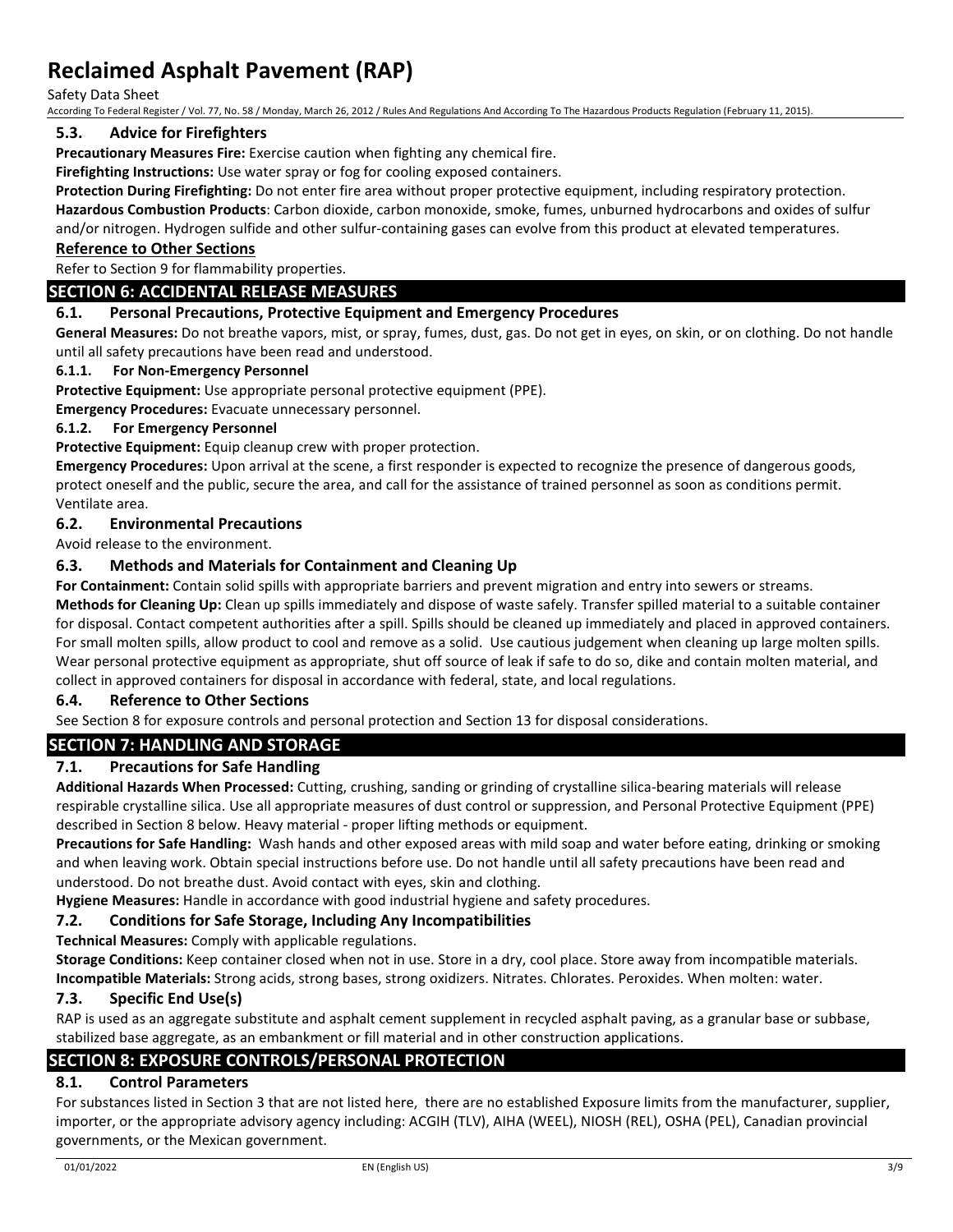Safety Data Sheet

According To Federal Register / Vol. 77, No. 58 / Monday, March 26, 2012 / Rules And Regulations And According To The Hazardous Products Regulation (February 11, 2015).

| Limestone (1317-65-3)              |                         |                                                      |                                                                                |  |
|------------------------------------|-------------------------|------------------------------------------------------|--------------------------------------------------------------------------------|--|
| <b>Mexico</b>                      | <b>OEL TWA</b>          | 10 mg/m $3$                                          |                                                                                |  |
| <b>Mexico</b>                      | <b>OEL STEL</b>         | 20 mg/m $3$                                          |                                                                                |  |
| <b>USA OSHA</b>                    | OSHA PEL (TWA)          |                                                      | 15 mg/m <sup>3</sup> (total dust)                                              |  |
|                                    |                         |                                                      | 5 mg/m <sup>3</sup> (respirable fraction)                                      |  |
| <b>USA NIOSH</b>                   | NIOSH REL (TWA)         |                                                      | 10 mg/m <sup>3</sup> (total dust)                                              |  |
|                                    |                         |                                                      | 5 mg/m <sup>3</sup> (respirable dust)                                          |  |
| <b>Alberta</b>                     | <b>OEL TWA</b>          | $10 \text{ mg/m}^3$                                  |                                                                                |  |
| <b>British Columbia</b>            | <b>OEL STEL</b>         |                                                      | 20 mg/m <sup>3</sup> (total dust)                                              |  |
| <b>British Columbia</b>            | <b>OEL TWA</b>          |                                                      | 10 mg/m <sup>3</sup> (total dust)                                              |  |
|                                    |                         |                                                      | 3 mg/m <sup>3</sup> (respirable fraction)                                      |  |
| <b>New Brunswick</b>               | <b>OEL TWA</b>          |                                                      | 10 mg/m <sup>3</sup> (particulate matter containing no Asbestos and <1%        |  |
|                                    |                         |                                                      | Crystalline silica)                                                            |  |
| <b>Nunavut</b>                     | <b>OEL STEL</b>         | $20 \text{ mg/m}^3$                                  |                                                                                |  |
| <b>Nunavut</b>                     | <b>OEL TWA</b>          | 10 mg/m $3$                                          |                                                                                |  |
| <b>Northwest Territories</b>       | <b>OEL STEL</b>         | 20 mg/m $3$                                          |                                                                                |  |
| <b>Northwest Territories</b>       | <b>OEL TWA</b>          | 10 mg/m $3$                                          |                                                                                |  |
| Québec                             | <b>VEMP</b>             |                                                      | 10 mg/m <sup>3</sup> (Limestone, containing no Asbestos and <1% Crystalline    |  |
|                                    |                         | silica-total dust)                                   |                                                                                |  |
| Saskatchewan                       | <b>OEL STEL</b>         | 20 mg/m $3$                                          |                                                                                |  |
| Saskatchewan                       | <b>OEL TWA</b>          | 10 mg/m $3$                                          |                                                                                |  |
| Yukon                              | <b>OEL STEL</b>         | 20 mg/m $3$                                          |                                                                                |  |
| Yukon                              | <b>OEL TWA</b>          | 30 mppcf                                             |                                                                                |  |
|                                    |                         | $10 \text{ mg/m}^3$                                  |                                                                                |  |
| Quartz (14808-60-7)                |                         |                                                      |                                                                                |  |
| <b>Mexico</b>                      | <b>OEL TWA</b>          |                                                      | 0.1 mg/m <sup>3</sup> (respirable fraction)                                    |  |
| <b>USA ACGIH</b>                   | <b>ACGIH TWA</b>        |                                                      | 0.025 mg/m <sup>3</sup> (respirable particulate matter)                        |  |
| <b>USA ACGIH</b>                   | ACGIH chemical category |                                                      | A2 - Suspected Human Carcinogen                                                |  |
| <b>USA OSHA</b>                    | OSHA PEL (TWA) [1]      | 50 μg/m <sup>3</sup> (Respirable crystalline silica) |                                                                                |  |
| <b>USA OSHA</b>                    | OSHA PEL (TWA) [2]      |                                                      | (250)/(%SiO2+5) mppcf TWA (respirable fraction) (10)/(%SiO2+2)                 |  |
|                                    |                         |                                                      | mg/m <sub>3</sub> TWA (respirable fraction) (For any operations or sectors for |  |
|                                    |                         |                                                      | which the respirable crystalline silica standard, 1910.1053, is stayed         |  |
|                                    |                         |                                                      | or otherwise not in effect, See 20 CFR 1910.1000 TABLE Z-3)                    |  |
| <b>USA NIOSH</b>                   | NIOSH REL (TWA)         |                                                      | 0.05 mg/m <sup>3</sup> (respirable dust)                                       |  |
| <b>USA IDLH</b>                    | US IDLH                 |                                                      | 50 mg/m <sup>3</sup> (respirable dust)                                         |  |
| Alberta                            | <b>OEL TWA</b>          |                                                      | 0.025 mg/m <sup>3</sup> (respirable particulate)                               |  |
| <b>British Columbia</b>            | OEL TWA                 |                                                      | $\overline{0.025}$ mg/m <sup>3</sup> (respirable)                              |  |
| Manitoba                           | <b>OEL TWA</b>          |                                                      | 0.025 mg/m <sup>3</sup> (respirable particulate matter)                        |  |
| <b>New Brunswick</b>               | <b>OEL TWA</b>          |                                                      | 0.1 mg/m <sup>3</sup> (respirable fraction)                                    |  |
| <b>Newfoundland &amp; Labrador</b> | <b>OEL TWA</b>          |                                                      | 0.025 mg/m <sup>3</sup> (respirable particulate matter)                        |  |
| Nova Scotia                        | <b>OEL TWA</b>          |                                                      | 0.025 mg/m <sup>3</sup> (respirable particulate matter)                        |  |
| <b>Nunavut</b>                     | <b>OEL TWA</b>          |                                                      | 0.05 mg/m <sup>3</sup> (respirable fraction)                                   |  |
| <b>Northwest Territories</b>       | <b>OEL TWA</b>          |                                                      | 0.05 mg/m <sup>3</sup> (respirable fraction)                                   |  |
| Ontario                            | <b>OEL TWA</b>          |                                                      | 0.1 mg/m <sup>3</sup> (designated substances regulation-respirable)            |  |
| <b>Prince Edward Island</b>        | <b>OEL TWA</b>          |                                                      | 0.025 mg/m <sup>3</sup> (respirable particulate matter)                        |  |
| Québec                             | <b>VEMP</b>             |                                                      | $0.1 \text{ mg/m}^3$ (respirable dust)                                         |  |
| Saskatchewan                       | <b>OEL TWA</b>          |                                                      | 0.05 mg/m <sup>3</sup> (respirable fraction (Silica - crystalline (Trydimite   |  |
|                                    |                         | removed))                                            |                                                                                |  |
| Yukon                              | <b>OEL TWA</b>          | 300 particle/mL (Silica - Quartz, crystalline)       |                                                                                |  |
| Asphalt (8052-42-4)                |                         |                                                      |                                                                                |  |
| <b>Mexico</b>                      | <b>OEL TWA</b>          |                                                      | 5 mg/ $m3$                                                                     |  |
| <b>Mexico</b>                      | <b>OEL STEL</b>         |                                                      | 10 mg/m $3$                                                                    |  |
|                                    |                         |                                                      |                                                                                |  |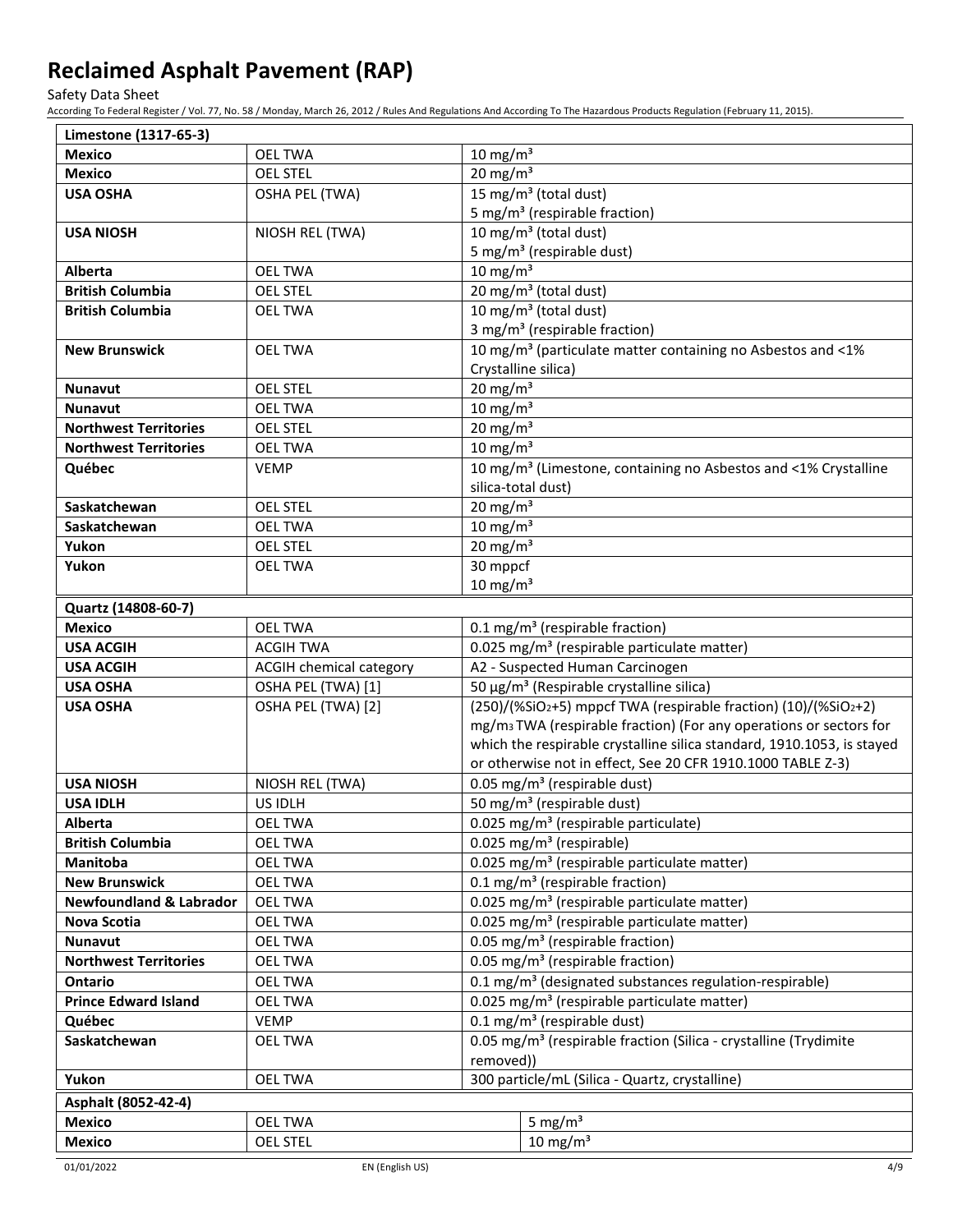Safety Data Sheet

According To Federal Register / Vol. 77, No. 58 / Monday, March 26, 2012 / Rules And Regulations And According To The Hazardous Products Regulation (February 11, 2015).

| <b>USA ACGIH</b>                   | <b>ACGIH TWA</b>                         | 0.5 mg/m <sup>3</sup> (fume, inhalable particulate matter) |
|------------------------------------|------------------------------------------|------------------------------------------------------------|
| <b>USA ACGIH</b>                   | <b>ACGIH chemical category</b>           | Not Classifiable as a Human Carcinogen fume, coal tar-free |
| <b>USA ACGIH</b>                   | <b>Biological Exposure Indices (BEI)</b> | 2.5 µg/l Parameter: 1-Hydroxypyrene with hydrolysis -      |
|                                    |                                          | Medium: urine - Sampling time: end of shift at end of      |
|                                    |                                          | workweek (background) Parameter: 3-                        |
|                                    |                                          | Hydroxybenzo(a)pyrene with hydrolysis - Medium: urine -    |
|                                    |                                          | Sampling time: end of shift at end of workweek             |
|                                    |                                          | (nonquantitative)                                          |
| <b>USA NIOSH</b>                   | NIOSH REL (ceiling)                      | 5 mg/m <sup>3</sup> (fume)                                 |
| <b>Alberta</b>                     | <b>OEL TWA</b>                           | 5 mg/m <sup>3</sup> (Petroleum-fume)                       |
| <b>British Columbia</b>            | <b>OEL TWA</b>                           | 0.5 mg/m <sup>3</sup> (inhalable fume)                     |
| <b>Manitoba</b>                    | <b>OEL TWA</b>                           | 0.5 mg/m <sup>3</sup> (fume, inhalable particulate matter) |
| <b>New Brunswick</b>               | <b>OEL TWA</b>                           | 5 mg/m <sup>3</sup> (petroleum fumes)                      |
| <b>Newfoundland &amp; Labrador</b> | <b>OEL TWA</b>                           | 0.5 mg/m <sup>3</sup> (fume, inhalable particulate matter) |
| <b>Nova Scotia</b>                 | <b>OEL TWA</b>                           | 0.5 mg/m <sup>3</sup> (fume, inhalable particulate matter) |
| <b>Nunavut</b>                     | <b>OEL STEL</b>                          | 1.5 mg/m <sup>3</sup> (Bitumen-fume)                       |
| <b>Nunavut</b>                     | <b>OEL TWA</b>                           | 0.5 mg/m <sup>3</sup> (Bitumen-fume)                       |
| <b>Northwest Territories</b>       | <b>OEL STEL</b>                          | 1.5 mg/m <sup>3</sup> (Bitumen-fume)                       |
| <b>Northwest Territories</b>       | <b>OEL TWA</b>                           | 0.5 mg/m <sup>3</sup> (Bitumen-fume)                       |
| <b>Ontario</b>                     | <b>OEL TWA</b>                           | 0.5 mg/m <sup>3</sup> (fume, inhalable)                    |
| <b>Prince Edward Island</b>        | <b>OEL TWA</b>                           | 0.5 mg/m <sup>3</sup> (fume, inhalable particulate matter) |
| Québec                             | <b>VEMP</b>                              | 5 mg/m <sup>3</sup> (fume)                                 |
| Saskatchewan                       | <b>OEL STEL</b>                          | 1.5 mg/m <sup>3</sup> (fume and inhalable fraction)        |
| Saskatchewan                       | <b>OEL TWA</b>                           | 0.5 mg/m <sup>3</sup> (fume and inhalable fraction)        |
| Yukon                              | <b>OEL STEL</b>                          | 10 mg/m <sup>3</sup> (fume)                                |
| Yukon                              | <b>OEL TWA</b>                           | 5 mg/m <sup>3</sup> (fume)                                 |

## **8.2. Exposure Controls**

**Appropriate Engineering Controls:** Emergency eye wash fountains and/or safety showers should be available in the immediate vicinity of any potential exposure. Ensure adequate ventilation, especially in confined areas. Ensure all national/local regulations are observed. Gas detectors should be used when toxic gases may be released.

**Personal Protective Equipment:** Gloves. Protective clothing. Protective goggles. Insufficient ventilation: wear respiratory protection.



**Materials for Protective Clothing:** Chemically resistant materials and fabrics.

**Hand Protection:** Wear protective gloves.

**Eye and Face Protection:** Chemical safety goggles or safety glasses.

**Skin and Body Protection:** Wear suitable protective clothing.

**Respiratory Protection:** If exposure limits are exceeded or irritation is experienced, approved respiratory protection should be worn. In case of inadequate ventilation, oxygen deficient atmosphere, or where exposure levels are not known wear NIOSH-approved respiratory protection.

**Thermal Hazard Protection:** If material is hot, wear thermally resistant protective gloves.

## **SECTION 9: PHYSICAL AND CHEMICAL PROPERTIES**

| <b>Information on Basic Physical and Chemical Properties</b><br>9.1. |  |
|----------------------------------------------------------------------|--|
|----------------------------------------------------------------------|--|

| <b>Physical State</b>   | $\mathbf{L}$         | Solid                                 |
|-------------------------|----------------------|---------------------------------------|
| Appearance              |                      | <b>Black Color and Various Shapes</b> |
| Odor                    | $\ddot{\phantom{a}}$ | Slight Petroleum Odor                 |
| <b>Odor Threshold</b>   | $\ddot{\phantom{a}}$ | Not available                         |
| рH                      | $\mathbf{r}$         | Not available                         |
| <b>Evaporation Rate</b> | $\mathbf{r}$         | Not available                         |
|                         |                      |                                       |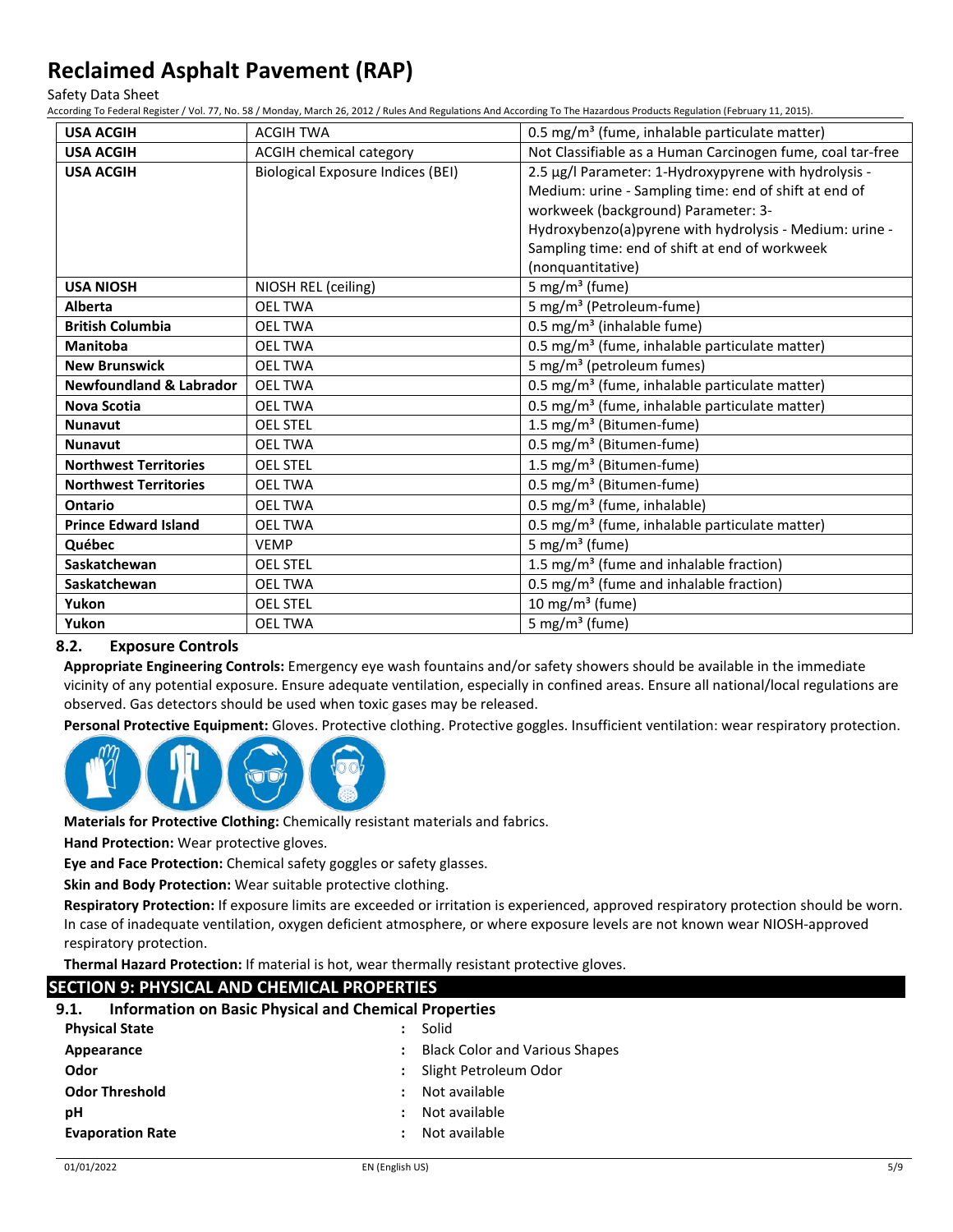Safety Data Sheet

According To Federal Register / Vol. 77, No. 58 / Monday, March 26, 2012 / Rules And Regulations And According To The Hazardous Products Regulation (February 11, 2015).

| <b>Melting Point</b>                          | Not available<br>÷                                |
|-----------------------------------------------|---------------------------------------------------|
| <b>Freezing Point</b>                         | Not available<br>$\ddot{\phantom{a}}$             |
| <b>Boiling Point</b>                          | Not available<br>:                                |
| <b>Flash Point</b>                            | $>$ 93.3 °C ( $>$ 200 °F)<br>$\ddot{\phantom{a}}$ |
| <b>Auto-ignition Temperature</b>              | Not available<br>$\ddot{\phantom{0}}$             |
| <b>Decomposition Temperature</b>              | Not available<br>÷                                |
| Flammability (solid, gas)                     | Not available<br>÷                                |
| <b>Lower Flammable Limit</b>                  | Not available<br>$\ddot{\phantom{0}}$             |
| <b>Upper Flammable Limit</b>                  | Not available<br>$\ddot{\phantom{0}}$             |
| <b>Vapor Pressure</b>                         | Not available<br>٠                                |
| Relative Vapor Density at 20°C                | Not available<br>$\ddot{\phantom{0}}$             |
| <b>Relative Density</b>                       | Not available<br>÷                                |
| <b>Specific Gravity</b>                       | $2.0 - 2.5$ (Water = 1)<br>÷                      |
| Solubility                                    | Water: Insoluble in water<br>$\ddot{\phantom{0}}$ |
| <b>Partition Coefficient: N-Octanol/Water</b> | Not available<br>$\ddot{\phantom{a}}$             |
| Viscosity                                     | Not available<br>$\ddot{\cdot}$                   |

## **SECTION 10: STABILITY AND REACTIVITY**

**10.1. Reactivity:** Hazardous reactions will not occur under normal conditions.

**10.2. Chemical Stability:** Stable under recommended handling and storage conditions (see Section 7).

**10.3. Possibility of Hazardous Reactions:** Hazardous polymerization will not occur.

**10.4. Conditions to Avoid:** Incompatible materials.

**10.5. Incompatible Materials:** Strong acids, strong bases, strong oxidizers. Nitrates. Chlorates. Peroxides. When molten: water.

**10.6. Hazardous Decomposition Products:** Hot asphalt can release toxic hydrogen sulfide gas! Hydrogen sulfide can decompose to form: Chromic anhydride, Nitrogen iodide.

# **SECTION 11: TOXICOLOGICAL INFORMATION**

**11.1. Information on Toxicological Effects - Product**

**Acute Toxicity (Oral):** Not classified

**Acute Toxicity (Dermal):** Not classified

**Acute Toxicity (Inhalation):** Not classified

**LD50 and LC50 Data:** Not available

**Skin Corrosion/Irritation:** Not classified

**Eye Damage/Irritation:** Not classified

**Respiratory or Skin Sensitization:** Not classified

**Germ Cell Mutagenicity:** Not classified

**Carcinogenicity:** May cause cancer.

**Specific Target Organ Toxicity (Repeated Exposure):** Causes damage to organs through prolonged or repeated exposure.

**Reproductive Toxicity:** Not classified

**Specific Target Organ Toxicity (Single Exposure):** Not classified

**Aspiration Hazard:** Not classified

**Symptoms/Injuries After Inhalation:** Prolonged exposure may cause irritation. Some studies show that exposure to respirable crystalline silica (without silicosis) or that the disease silicosis may be associated with the increased incidence of several autoimmune disorders such as scleroderma (thickening of the skin), systemic lupus erythematosus, rheumatoid arthritis and diseases affecting the kidneys. Silicosis increases the risk of tuberculosis. Some studies show an increased incidence of chronic kidney disease and end-stage renal disease in workers exposed to respirable crystalline silica.

**Symptoms/Injuries After Skin Contact:** Skin contact with large amounts of dust may cause mechanical irritation.

**Symptoms/Injuries After Eye Contact:** Eye contact with dust may cause mechanical irritation.

**Symptoms/Injuries After Ingestion:** Ingestion may cause adverse effects.

**Chronic Symptoms:** Long term exposure to respirable crystalline silica results in a significant risk of developing silicosis and other nonmalignant respiratory disease, lung cancer, kidney effects, and immune system effects.

## **11.2. Information on Toxicological Effects - Ingredient(s)**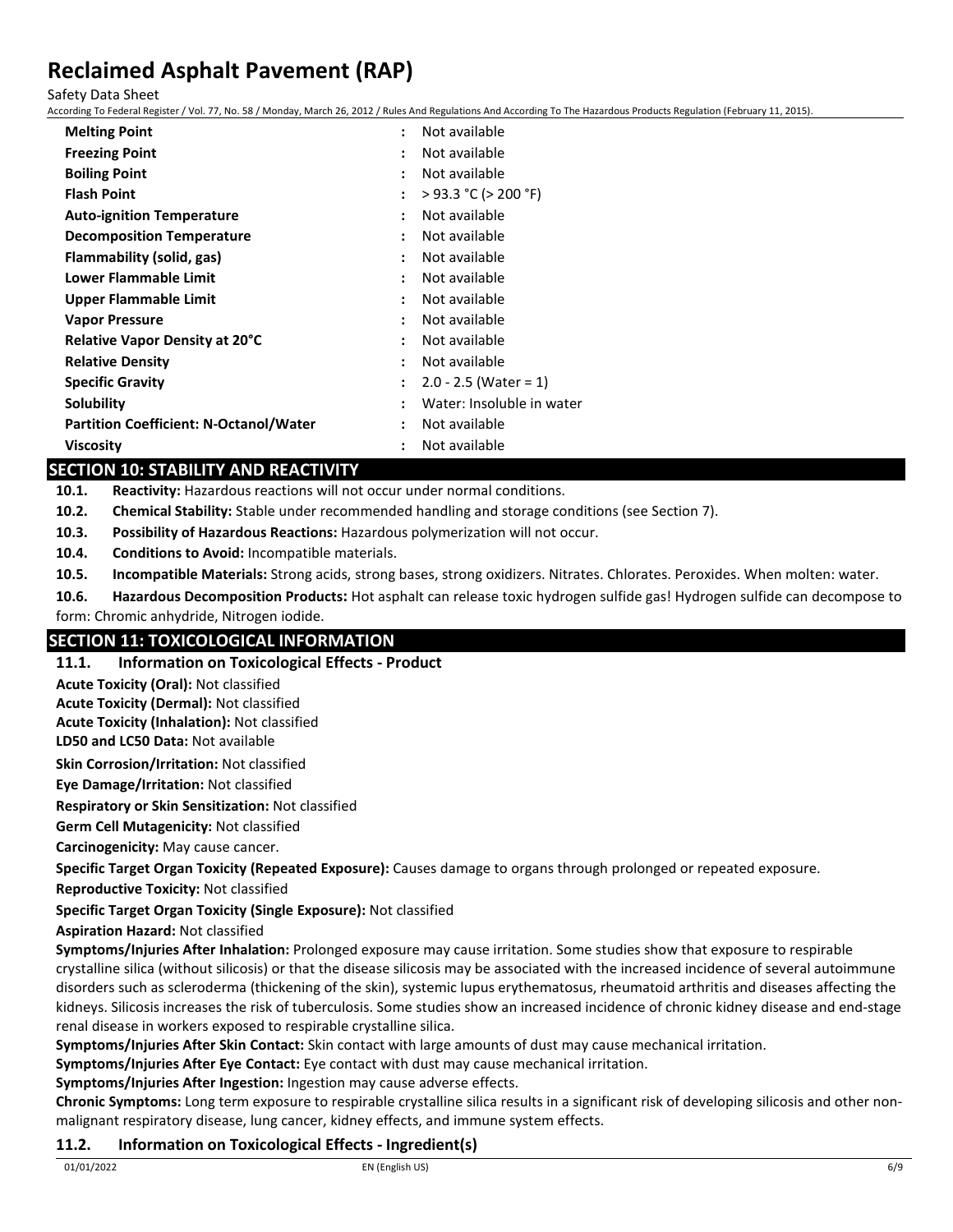Safety Data Sheet

According To Federal Register / Vol. 77, No. 58 / Monday, March 26, 2012 / Rules And Regulations And According To The Hazardous Products Regulation (February 11, 2015).

| LD50 and LC50 Data:                              |                                               |
|--------------------------------------------------|-----------------------------------------------|
| Quartz (14808-60-7)                              |                                               |
| LD50 Oral Rat                                    | > 5000 mg/kg                                  |
| <b>LD50 Dermal Rat</b>                           | > 5000 mg/kg                                  |
| Asphalt (8052-42-4)                              |                                               |
| LD50 Oral Rat                                    | > 5000 mg/kg                                  |
| <b>LD50 Dermal Rabbit</b>                        | > 2000 mg/kg                                  |
| <b>LC50 Inhalation Rat</b>                       | $> 94.4$ mg/m <sup>3</sup>                    |
| Quartz (14808-60-7)                              |                                               |
| <b>IARC Group</b>                                | $\mathbf{1}$                                  |
| <b>National Toxicology Program (NTP) Status</b>  | Known Human Carcinogens.                      |
| <b>OSHA Hazard Communication Carcinogen List</b> | In OSHA Hazard Communication Carcinogen list. |
| Asphalt (8052-42-4)                              |                                               |
| <b>IARC Group</b>                                | 2B                                            |
| <b>OSHA Hazard Communication Carcinogen List</b> | In OSHA Hazard Communication Carcinogen list. |
|                                                  |                                               |

## **SECTION 12: ECOLOGICAL INFORMATION**

## **12.1. Toxicity**

No additional information available

## **12.2. Persistence and Degradability**

| <b>Reclaimed Asphalt Pavement (RAP)</b>              |                               |
|------------------------------------------------------|-------------------------------|
| <b>Persistence and Degradability</b>                 | Not established.              |
| <b>Bioaccumulative Potential</b><br>12.3.            |                               |
| <b>Reclaimed Asphalt Pavement (RAP)</b>              |                               |
| <b>Bioaccumulative Potential</b><br>Not established. |                               |
| Asphalt (8052-42-4)                                  |                               |
| <b>BCF Fish 1</b>                                    | (no bioaccumulation expected) |
| Log Pow                                              | > 6                           |
|                                                      |                               |

## **12.4. Mobility in Soil**

Not available

## **12.5. Other Adverse Effects**

**Other Information:** Avoid release to the environment.

# **SECTION 13: DISPOSAL CONSIDERATIONS**

## **13.1. Waste treatment methods**

**Waste Disposal Recommendations:** Dispose of waste material in accordance with all local, regional, national, provincial, territorial and international regulations.

**Additional Information:** Container may remain hazardous when empty. Continue to observe all precautions.

## **SECTION 14: TRANSPORT INFORMATION**

The shipping description(s) stated herein were prepared in accordance with certain assumptions at the time the SDS was authored, and can vary based on a number of variables that may or may not have been known at the time the SDS was issued.

- **14.1. In Accordance with DOT** Not regulated for transport
- **14.2. In Accordance with IMDG** Not regulated for transport
- 14.3. In Accordance with IATA Not regulated for transport
- 14.4. In Accordance with TDG Not regulated for transport

## **SECTION 15: REGULATORY INFORMATION**

## **15.1. US Federal Regulations**

| <b>Reclaimed Asphalt Pavement (RAP)</b>    |                                                                    |
|--------------------------------------------|--------------------------------------------------------------------|
| <b>SARA Section 311/312 Hazard Classes</b> | Health hazard - Carcinogenicity                                    |
|                                            | Health hazard - Specific target organ toxicity (single or repeated |
|                                            | exposure)                                                          |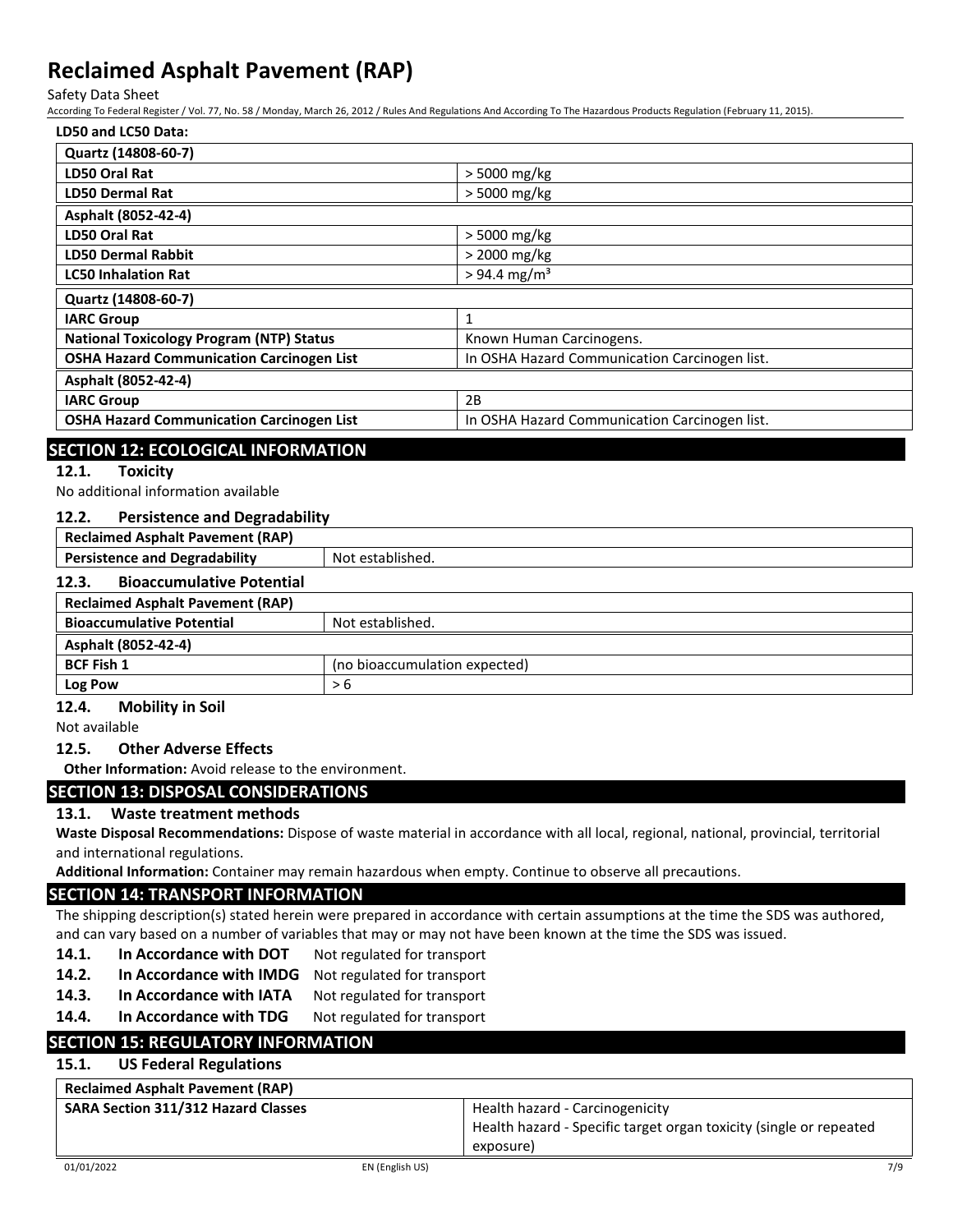Safety Data Sheet

According To Federal Register / Vol. 77, No. 58 / Monday, March 26, 2012 / Rules And Regulations And According To The Hazardous Products Regulation (February 11, 2015).

| Limestone (1317-65-3)                                                                                                                                                                                                                 |                                                            |                                                                |                                                                                                                                                                                                                     |
|---------------------------------------------------------------------------------------------------------------------------------------------------------------------------------------------------------------------------------------|------------------------------------------------------------|----------------------------------------------------------------|---------------------------------------------------------------------------------------------------------------------------------------------------------------------------------------------------------------------|
| Listed on the United States TSCA (Toxic Substances Control Act) inventory                                                                                                                                                             |                                                            |                                                                |                                                                                                                                                                                                                     |
| Quartz (14808-60-7)                                                                                                                                                                                                                   |                                                            |                                                                |                                                                                                                                                                                                                     |
| Listed on the United States TSCA (Toxic Substances Control Act) inventory                                                                                                                                                             |                                                            |                                                                |                                                                                                                                                                                                                     |
| Asphalt (8052-42-4)                                                                                                                                                                                                                   |                                                            |                                                                |                                                                                                                                                                                                                     |
| Listed on the United States TSCA (Toxic Substances Control Act) inventory                                                                                                                                                             |                                                            |                                                                |                                                                                                                                                                                                                     |
| 15.2.<br><b>US State Regulations</b>                                                                                                                                                                                                  |                                                            |                                                                |                                                                                                                                                                                                                     |
| Quartz (14808-60-7)                                                                                                                                                                                                                   |                                                            |                                                                |                                                                                                                                                                                                                     |
|                                                                                                                                                                                                                                       | U.S. - California - Proposition 65 - Carcinogens List      |                                                                | WARNING: This product can expose you to Bitumens, extracts of<br>steam-refined and air refined, which is known to the State of<br>California to cause cancer. For more information go to<br>www.P65Warnings.ca.gov. |
| Limestone (1317-65-3)                                                                                                                                                                                                                 |                                                            |                                                                |                                                                                                                                                                                                                     |
| U.S. - Massachusetts - Right To Know List                                                                                                                                                                                             |                                                            |                                                                |                                                                                                                                                                                                                     |
| U.S. - New Jersey - Right to Know Hazardous Substance List                                                                                                                                                                            |                                                            |                                                                |                                                                                                                                                                                                                     |
| U.S. - Pennsylvania - RTK (Right to Know) List                                                                                                                                                                                        |                                                            |                                                                |                                                                                                                                                                                                                     |
| Quartz (14808-60-7)                                                                                                                                                                                                                   |                                                            |                                                                |                                                                                                                                                                                                                     |
| U.S. - Massachusetts - Right To Know List                                                                                                                                                                                             |                                                            |                                                                |                                                                                                                                                                                                                     |
|                                                                                                                                                                                                                                       | U.S. - New Jersey - Right to Know Hazardous Substance List |                                                                |                                                                                                                                                                                                                     |
| U.S. - Pennsylvania - RTK (Right to Know) List                                                                                                                                                                                        |                                                            |                                                                |                                                                                                                                                                                                                     |
| Asphalt (8052-42-4)                                                                                                                                                                                                                   |                                                            |                                                                |                                                                                                                                                                                                                     |
| U.S. - Massachusetts - Right To Know List                                                                                                                                                                                             |                                                            |                                                                |                                                                                                                                                                                                                     |
| U.S. - New Jersey - Right to Know Hazardous Substance List<br>U.S. - Pennsylvania - RTK (Right to Know) List                                                                                                                          |                                                            |                                                                |                                                                                                                                                                                                                     |
| 15.3.<br><b>Canadian Regulations</b>                                                                                                                                                                                                  |                                                            |                                                                |                                                                                                                                                                                                                     |
| Limestone (1317-65-3)                                                                                                                                                                                                                 |                                                            |                                                                |                                                                                                                                                                                                                     |
| Listed on the Canadian NDSL (Non-Domestic Substances List)                                                                                                                                                                            |                                                            |                                                                |                                                                                                                                                                                                                     |
| Quartz (14808-60-7)                                                                                                                                                                                                                   |                                                            |                                                                |                                                                                                                                                                                                                     |
| Listed on the Canadian DSL (Domestic Substances List)                                                                                                                                                                                 |                                                            |                                                                |                                                                                                                                                                                                                     |
| Asphalt (8052-42-4)                                                                                                                                                                                                                   |                                                            |                                                                |                                                                                                                                                                                                                     |
| Listed on the Canadian DSL (Domestic Substances List)                                                                                                                                                                                 |                                                            |                                                                |                                                                                                                                                                                                                     |
| SECTION 16: OTHER INFORMATION, INCLUDING DATE OF PREPARATION OR LAST REVISION                                                                                                                                                         |                                                            |                                                                |                                                                                                                                                                                                                     |
| : 01/01/2022<br>Date of Preparation or Latest                                                                                                                                                                                         |                                                            |                                                                |                                                                                                                                                                                                                     |
| <b>Revision</b>                                                                                                                                                                                                                       |                                                            |                                                                |                                                                                                                                                                                                                     |
| <b>Other Information</b><br>: This document has been prepared in accordance with the SDS requirements of the OSHA<br>Hazard Communication Standard 29 CFR 1910.1200 and Canada's Hazardous Products<br>Regulations (HPR) SOR/2015-17. |                                                            |                                                                |                                                                                                                                                                                                                     |
| <b>GHS Full Text Phrases:</b>                                                                                                                                                                                                         |                                                            |                                                                |                                                                                                                                                                                                                     |
|                                                                                                                                                                                                                                       | Carc. 1A                                                   | Carcinogenicity Category 1A                                    |                                                                                                                                                                                                                     |
|                                                                                                                                                                                                                                       | Carc. 2                                                    | Carcinogenicity Category 2                                     |                                                                                                                                                                                                                     |
|                                                                                                                                                                                                                                       | STOT RE 1                                                  |                                                                | Specific target organ toxicity (repeated exposure) Category 1                                                                                                                                                       |
|                                                                                                                                                                                                                                       | STOT SE 3                                                  |                                                                | Specific target organ toxicity (single exposure) Category 3                                                                                                                                                         |
|                                                                                                                                                                                                                                       | H335                                                       | May cause respiratory irritation                               |                                                                                                                                                                                                                     |
|                                                                                                                                                                                                                                       | H350                                                       | May cause cancer                                               |                                                                                                                                                                                                                     |
|                                                                                                                                                                                                                                       | H351                                                       | Suspected of causing cancer                                    |                                                                                                                                                                                                                     |
| H372                                                                                                                                                                                                                                  |                                                            | Causes damage to organs through prolonged or repeated exposure |                                                                                                                                                                                                                     |
|                                                                                                                                                                                                                                       |                                                            |                                                                |                                                                                                                                                                                                                     |